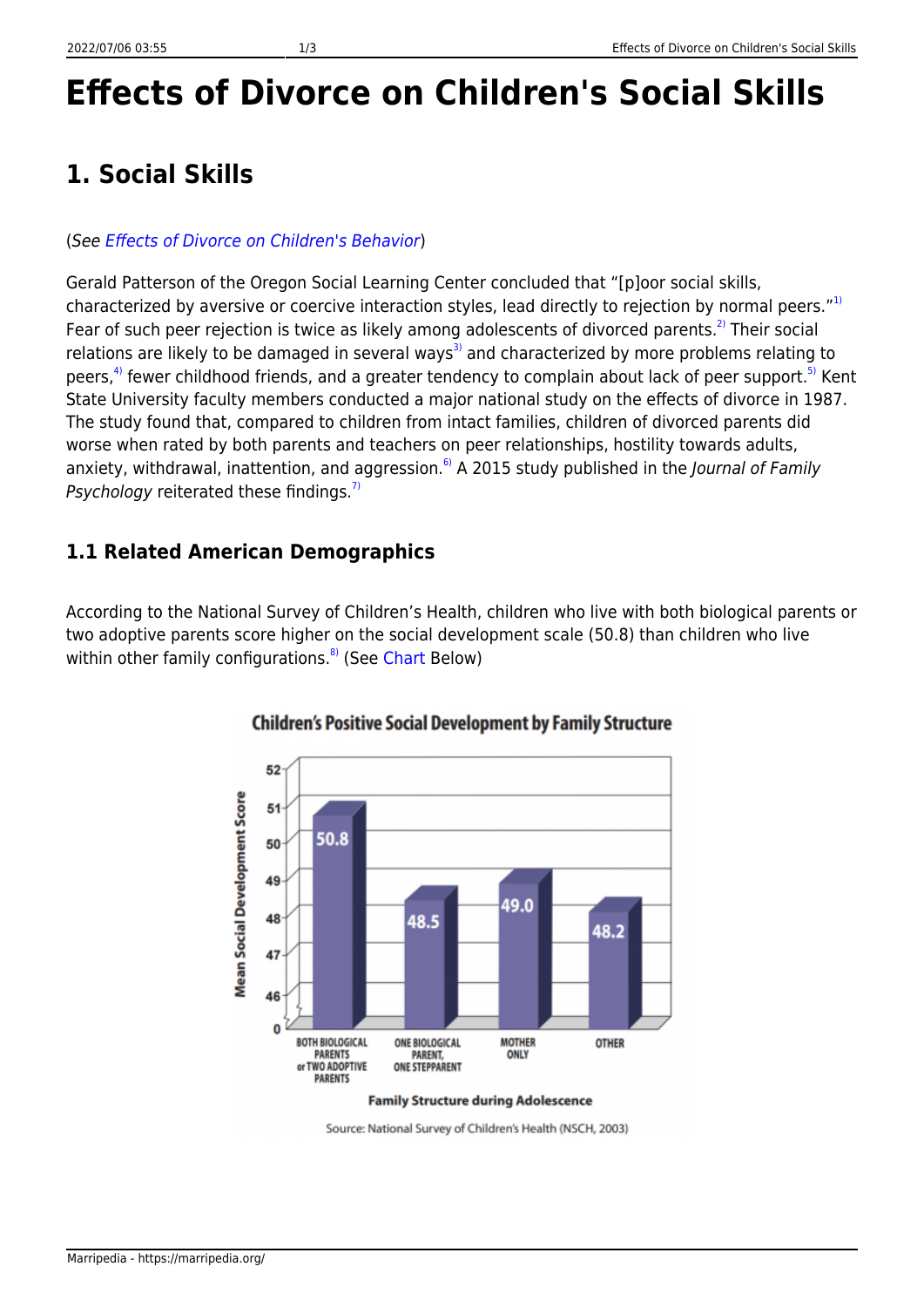# **2. Psychological Outcomes**

A variety of psychological outcomes are associated with parental divorce that lead to vulnerability in some children and resiliency in others.<sup>[9\)](#page--1-0)</sup> According to one study, child antisocial behavior decreases after the dissolution of marriages in highly dysfunctional families, $10$ ) and "the higher the level of family dysfunction prior to divorce, the greater the reduction in child antisocial behavior after the divorce."<sup>[11\)](#page--1-0)</sup> Nevertheless, children whose parents divorce will exhibit more anxiety and depression and antisocial behavior than children from intact families. $12$ 

Children who experience divorce at any age will continue to be [affected their whole lives](https://marripedia.org/long_term_effects_of_divorce), tending to "exhibit higher malaise scores at age 33 than their contemporaries whose parents remained married."[13\)](#page--1-0)

## **3. Behavioral Problems**

Children of divorced or separated parents exhibit increased [behavioral problems](https://marripedia.org/effects.of.divorce.on.children.s.behavior),<sup>[14\)](#page--1-0)</sup> and the marital conflict that accompanies parents' divorce places the child's social competence at risk. Studies indicate that divorce contributes to an increased risk for a wide facet of undesirable behaviors, including an inability to handle conflict, [promiscuity](https://marripedia.org/effects.of.divorce.on.children.s.sexual.activity), [difficulty in school](https://marripedia.org/effects_of_divorce_on_children_s_education), [increased crime rates](https://marripedia.org/effects_of_family_structure_on_crime), increased drug and alcohol use, and increased rates of suicide.

[1\)](#page--1-0)

John M. Gottman and John T. Parkhurst, "A Developmental Theory of Friendship and Acquaintanceship Processes," Minnesota Symposium on Child Psychology (1978). As cited in Gerald R. Patterson and Thomas J. Dishion, "Contributions of Families and Peers to Delinquency," Criminology 23 (1985): 63–79. [2\)](#page--1-0)

Dorothy Tysse Breen and Margaret Crosbie-Burnett, "Moral Dilemmas of Early Adolescents of Divorced and Intact Families: A Qualitative and Quantitative Analysis," Journal of Early Adolescence 13 (1993) 168-182. [3\)](#page--1-0)

Paul R. Amato, "Children of Divorce in the 1990s: An Update of the Amato and Keith (1991) Meta-Analysis," Journal of Family Psychology 15 (2001): 355-375. [4\)](#page--1-0)

David H. Demo and Alan C. Acock, "The Impact of Divorce on Children," Journal of Marriage and Family 50 (1988): 619-48.

Hyun Sik Kima, "Consequences of Parental Divorce for Child Development," American Sociological Review, vol. 76 no. 3(2011): 506-507. [5\)](#page--1-0)

Sylvie Drapeau and Camil Bouchard, "Support networks and adjustment among 6 to 11 year-olds from maritally disrupted and intact families," Journal of Divorce and Remarriage 19 (1993): 75-97. Daughters of divorced parents, in a University of Michigan study, had significantly greater difficulty in having and keeping friends and were more frequently depressed while at college. See Kristen M. McCabe, "Sex Differences in the Long-term Effects of Divorce on Children: Depression and Heterosexual Relationship Difficulties in the Young Adult Years," Journal of Divorce and Remarriage 27 (1997): 123-134.

Green, Julii M., and Alan R. King, "Domestic Violence and Parental Divorce as Predictors of Best Friendship Qualities Among College Students," Journal Of Divorce & Remarriage 50, no. 2 (February